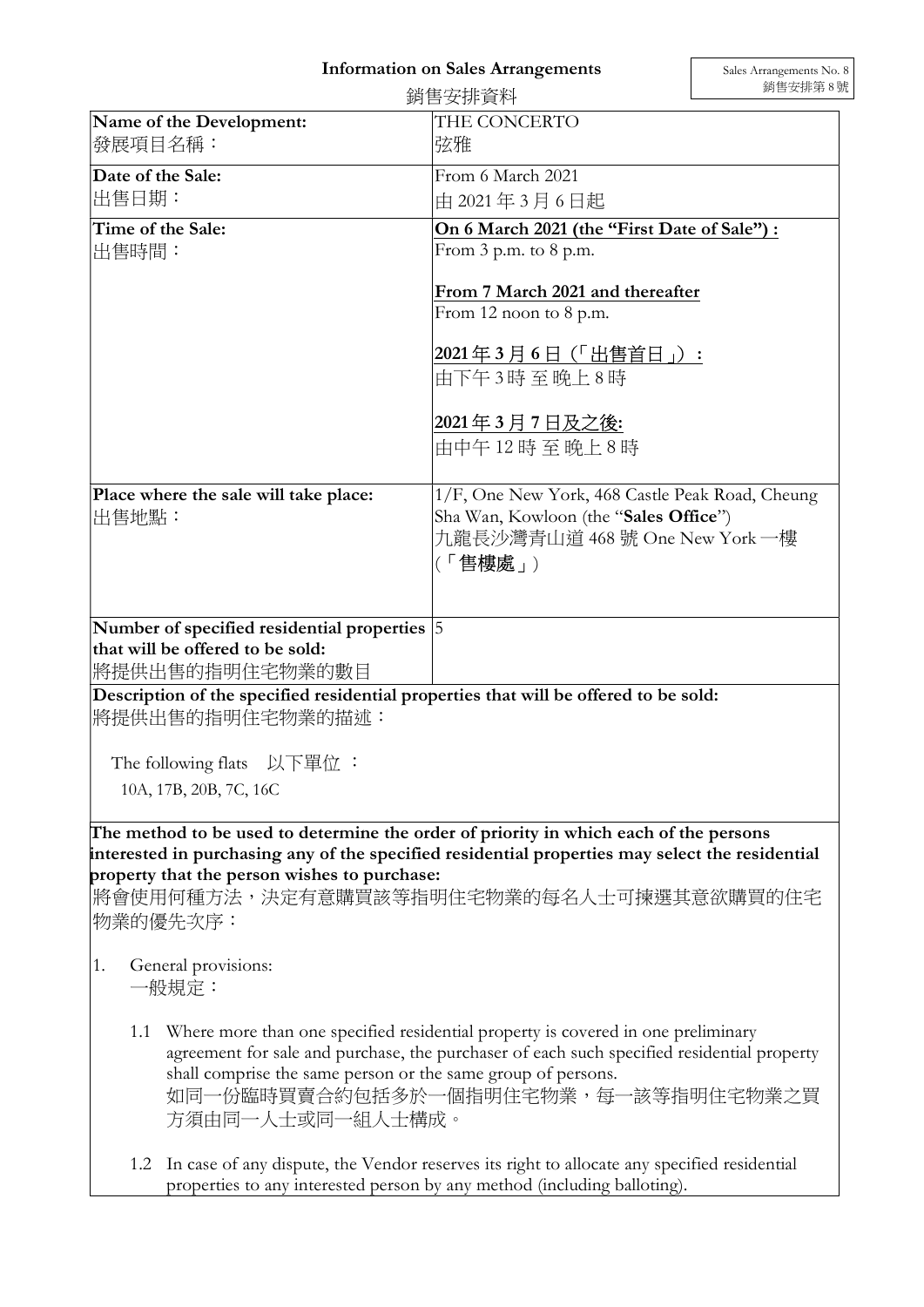如有任何爭議,賣方保留最終決定權以任何方式(包括抽籤)自行分配任何指明 住宅物業予任何有意欲購買的人士。

1.3 The Vendor will not entertain any request for addition, removal or modification of purchaser(s) once a Preliminary Agreement for Sale and Purchase has been executed. 臨時買賣合約一經簽署,賣方不接受任何加入、減去或改動買方之要求。

1.4 The Vendor also reserves its right to specify and adjust the time of any balloting or selection of residential properties in accordance with the progress of confirmation and verification of identities of registrants or carrying out other procedures. 賣方保留最終決定權因應確認和核實登記人身份和其他程序之進度指定和調整任 何抽籤或揀選住宅物業時間。

- 2. On First Date of Sale: 於出售首日:
	- 2.1 Interested persons shall carry out attendance registration (personally or through a duly authorized attorney of that registrant) at the Sales Office during the following attendance registration period: 3:00 p.m.to 3:30 p.m. on the First Date of Sale. An interested person so registered will be referred to as a "Registrant". When carrying out the attendance registration, an interested person shall indicate which specified residential property(ies) that person intends to select and purchase.

```
有興趣認購人士須(親身或透過其妥為授權之受權人)於下述報到時段,即出售
首日下午3時正至下午3時30分,於售樓處報到登記。完成上述登記之有興趣認購
人士稱為「登記人」。於報到登記時,有興趣認購人士須表明意欲揀選及購買哪
一個或多個指明住宅物業。
```
- 2.2 Where more than one Registrant indicate an intention to purchase the same specified residential property, the order of priorities among all Registrants in selecting specified residential properties included hereof shall be determined by balloting, and the registrants shall proceed to select specified residential properties which are still available at the time of selection in the order of priority according to the result of balloting. 如有多於一名登記人表明意欲認購同一指明住宅物業,所有登記人揀選本銷售安 排資料包括之指明住宅物業的優先次序以抽籤方式決定,而登記人將根據抽籤結 果分之順序揀選當時仍可供選擇的指明住宅物業。
- 2.3 Where there is no more than one Registrant indicating an intention to purchase the same specified residential property, each Registrant shall select and purchase the specified residential property(ies) which that Registrant has indicated an intention to select and purchase. 如並無多於一名登記人表明意欲認購同一指明住宅物業,登記人須揀選及購買其 已表明意欲揀選及購買之一個或多個指明住宅物業。
- 2.4 After the completion of the selection as aforesaid, the sale of any remaining specified residential properties will be on a first come first served basis. The Vendor does not accept any person interested in purchasing having queued up before the commencement of such sale.

完成上述揀樓後,尚餘之指明住宅物業將以先到先得形式發售。賣方不接受該發 售開始前在場輪候之人士。

3. On 7 March 2021 and thereafter: 2021年3月7日及之後: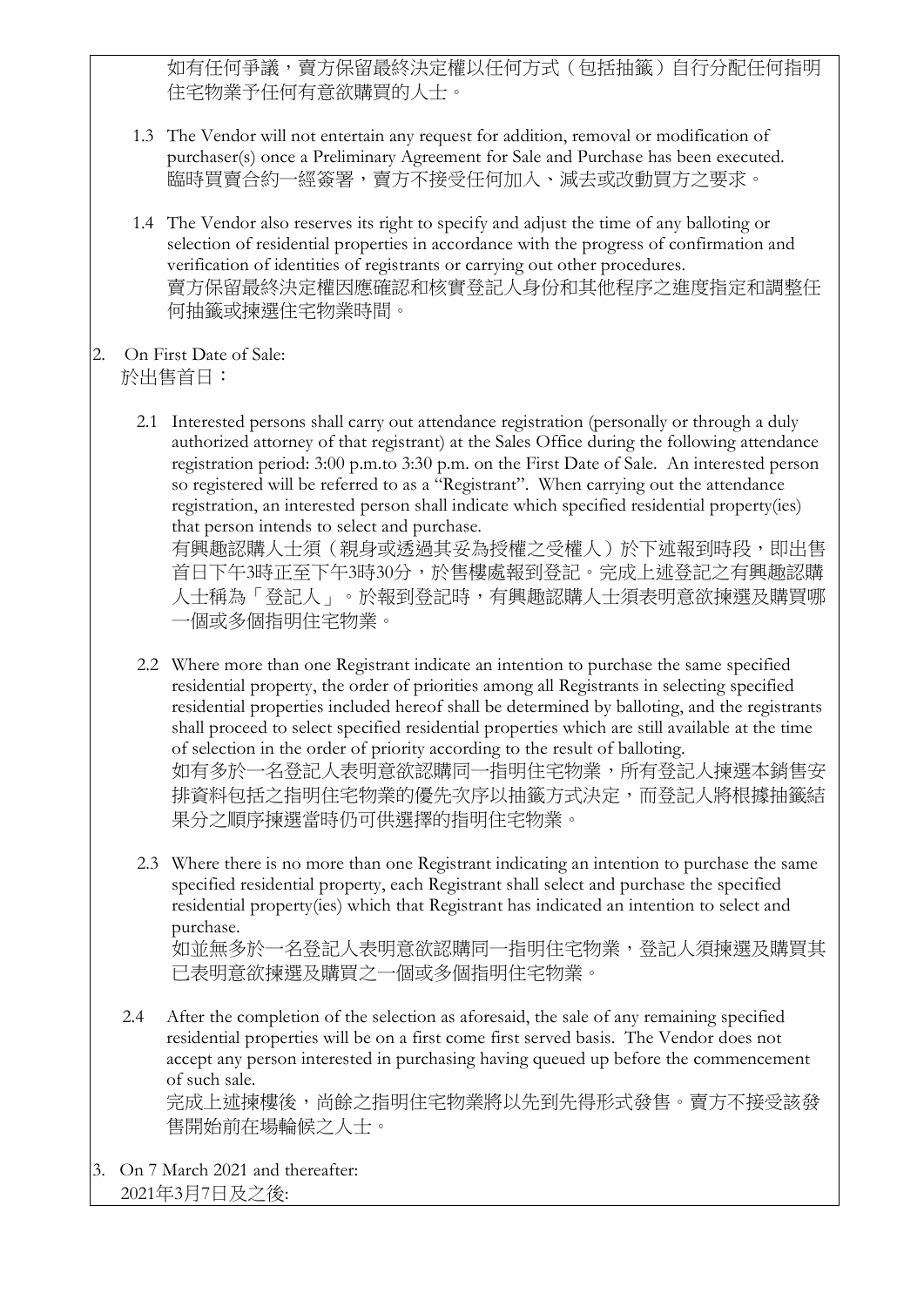First come First served. The Vendor does not accept any person interested in purchasing having queued up before the Time of the Sale on the date concerned. 以先到先得形式發售。賣方不接受相關日期出售時間前在場輪候之人士。

The method to be used, where 2 or more persons are interested in purchasing a particular specified residential property, to determine the order of priority in which each of those persons may proceed with the purchase:

在有兩人或多於兩人有意購買同一個指明住宅物業的情況下,將會使用何種方法決定每名 該等人士可購買該物業的優先次序:

Please refer to the above method. 請參照上述方法。

In case of any dispute, the Vendor reserves its right to allocate any specified residential properties to any interested person by any method (including balloting).

如有任何爭議,賣方保留最終決定權以任何方式(包括抽籤)自行分配任何指明住宅物業 予任何有意欲購買的人士。

## Other matters:

其他事項:

(a) The sale of the specified residential properties is subject to availability. Please note that the completion of the attendance registration, any order of priority in respect of the selection of specified residential properties, or the Vendor's admittance of any person to any place where the sale will take place or a waiting queue does not guarantee that that registrant / person will be able to purchase any specified residential property.

將提供出售的指明住宅物業售完即止。登記人完成報到登記、任何揀選指明住宅物業 次序或任何人士獲賣方批准進入任何出售地點或獲賣方接受輪候,均不保證該登記人 /人士能購得任何指明住宅物業,敬希注意。

(b) If (i) Tropical Cyclone Warning Signal No. 8 or above or Black Rainstorm Warning Signal is in effect in Hong Kong; or (ii) where the Vendor considers that there being an event affecting the safety, order or public health in any place where the sale will take place and/or the vicinity of any of foregoing on a Date of Sale, then, for safety and the maintenance of order at any place where the sale will take place, the Vendor reserves its absolute right to change, postpone, extend or modify the date, time, period, deadline and/or place of attendance registration, balloting, selection of specified residential properties and/or the Date of Sale to such other date, time, period, deadline or place as the Vendor may consider appropriate. Details of the arrangement will be posted by the Vendor on <www.the-concerto.com.hk>. Interested persons will not be separately notified of the same. The Vendor reserves the right to reject the entry of any person (whether such person is a registrant or not) into any place where the sale will take place. The Vendor's decision in this regard shall be final and binding on all persons.

如在任何出售日期:(i)八號或更高熱帶氣旋警告信號或黑色暴雨警告信號在香港生效或 (ii)賣方認為發生影響任何出售地點及/或其附近之安全、秩序或公共衛生之事件時,為 保障安全及維持任何出售地點秩序,賣方保留絕對權力改變、延後、延長或改動報到 登記、抽籤、揀選指明住宅物業及/或出售日期的日期、時間、期間、期限及/或地點 至賣方認為合適的日期、時間、期間、期限或地點。賣方會將安排的詳情於<www.theconcerto.com.hk>公布,有興趣購買人士將不獲另行通知。賣方保留權利拒絕任何人士 (不論其是否登記人)進入任何出售地點。賣方此方面所作的決定為最終決定,對所 有人士 具有約束力。